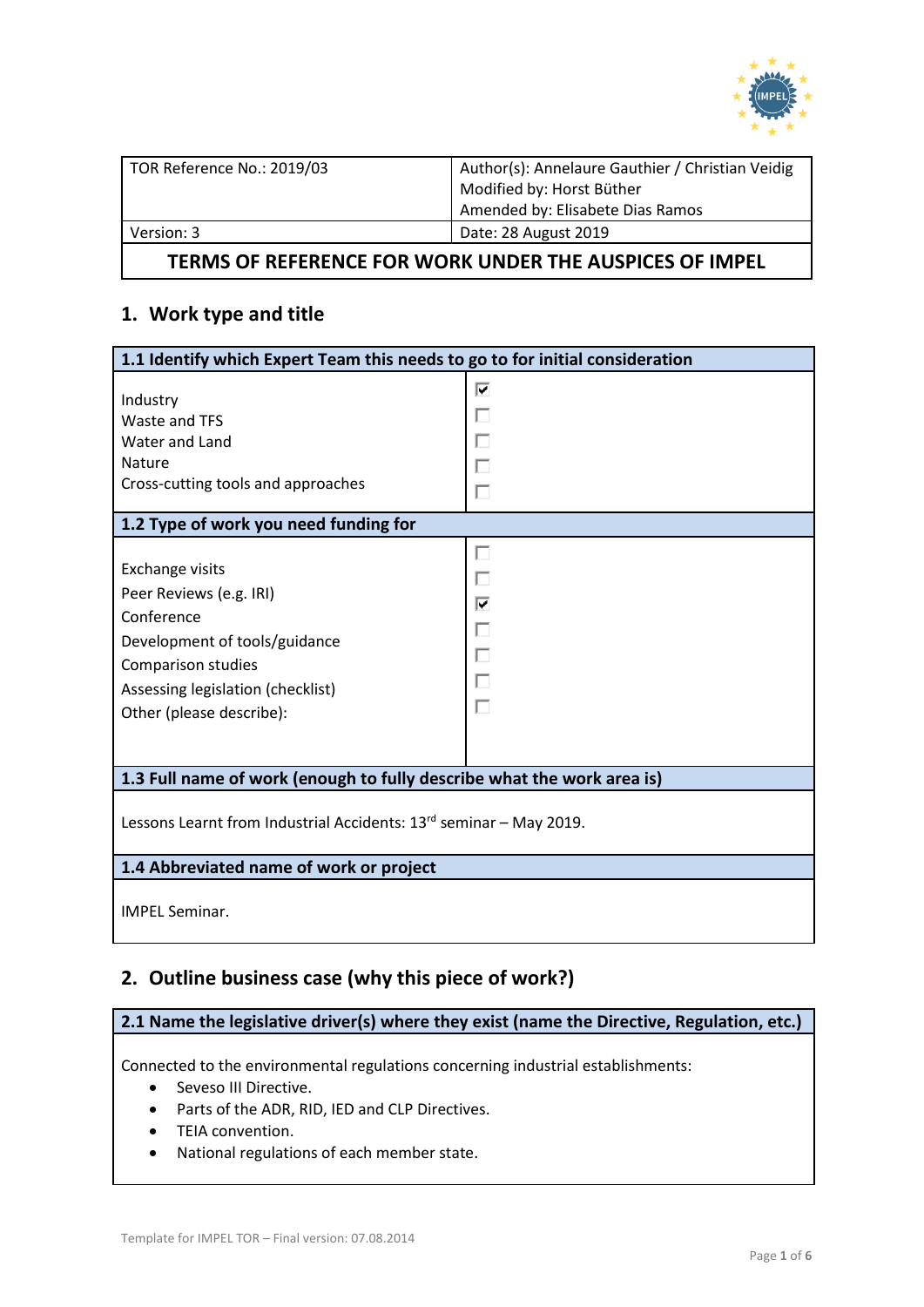

М

П

 $\Box$ 

#### **2.2 Link to IMPEL MASP priority work areas**

- 1. Assist members to implement new legislation.
- 2. Build capacity in member organisations through the IMPEL Review Initiatives.
- 3. Work on 'problem areas' of implementation identified by IMPEL and the European Commission.

#### **2.3 Why is this work needed? (background, motivations, aims, etc.)**

Data collection and study of industrial accidents are fundamental in order to prevent technological accidents. Inspectors of the environment need to be aware of actual industrial risks and to perform analysis of accidental situations. This, in order to understand what happened indeed and which measures were taken during and after such events.

12 seminars on lessons learnt were held in the past, in order to ease the dissemination and exchange of information between inspecting bodies of the member states. After the last edition, 78% of the participants were "very satisfied" of the content of the seminar, and 22% were "satisfied".

#### **2.4 Desired outcome of the work (what do you want to achieve?)**

The desire outcome of the 2-days working session is a more effective implementation and enforcement of environmental legislation. The seminar promotes the development of good practices by the exchange of experience and methods of working. It improves cooperation in National IMPEL networks and with other networks too.

### **3. Structure of the proposed activity**

#### **3.1 Describe the activities of the proposal (what are you going to do and how?)**

During the meeting, inspectors present around 16 selected and recent accidents. They provide a technical description and the results of the root cause analysis carried out: measures taken, organisational failures, systems or material that failed etc. They also detail the lessons learnt from the accidents and their own experience during or following the accident. A short review of the applicable regulation, judicial or organizational subjects is possible.

Time is left for discussion between participants.

#### **3.2 Describe the products of the proposal (what are you going to produce in terms of output / outcome?)**

- A 2-day seminar for 300 participants and the largest possible number of member states represented (23 countries were represented at the last edition).
- A proceedings printout (in French and English) delivered to participants including a detailed analysis of each accident and reviews of known accidents related to specific topics.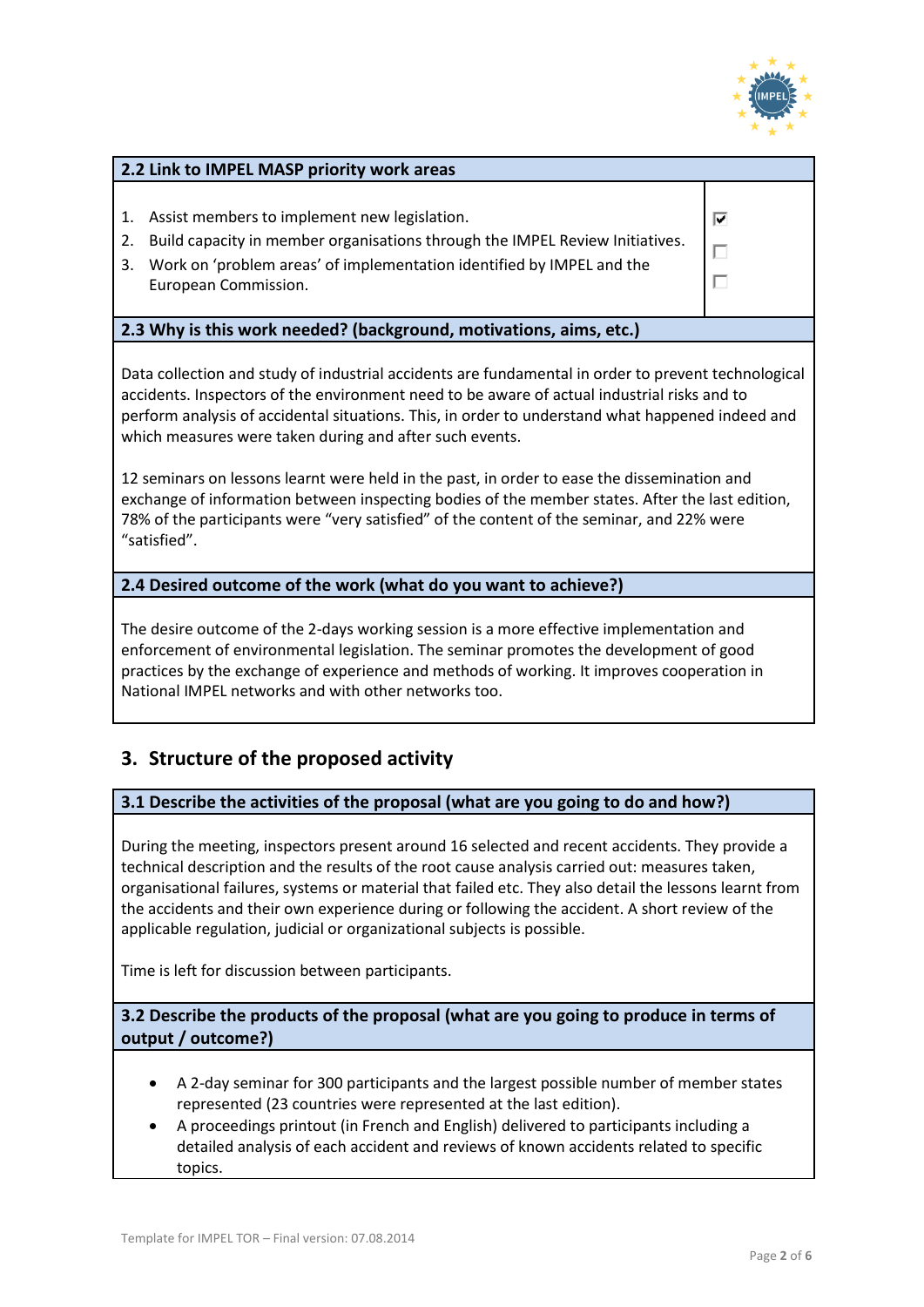

- A larger spreading of this document after the seminar, through the Internet.
- Special issue of the Loss Prevention Bulletin (Institution of Chemical Engineers IChemE).

#### **3.3 Describe the milestones of this proposal (how will you know if you are on track to complete the work on time?)**

- Start of the project: 14 March 2018.
- Call for abstracts: June 2018.
- Opening of registration: January 2019.
- 13<sup>rd</sup> Seminar on "Lessons Learned from accidents": 22 and 23 May 2019.
- Dissemination of the final report on the Internet: July 2019.

#### **4. Organisation of the work**

**4.1 Lead (who will lead the work: name, organisation and country) – this must be confirmed prior to submission of the TOR to the General Assembly)**

Philippe Merle, French ministry for an Ecological and Solidary Transition, France.

**4.2 Project team (who will take part: name, organisation and country)** 

- Jean François Bossuat, Bureau for Analysis of Industrial Risks and Pollution / French Ministry for an Ecological and Solidary Transition, France.
- Christian Veidig, Bureau for Analysis of Industrial Risks and Pollution / French Ministry for an Ecological and Solidary Transition, France.
- Annelaure Gauthier, Bureau for Analysis of Industrial Risks and Pollution / French Ministry for an Ecological and Solidary Transition, France.

**4.3 Other IMPEL participants (name, organisation and country)**

Members of inspection bodies from IMPEL member states.

**4.4. Other non-IMPEL participants (name, organisation and country)**

**5. High level budget projection of the proposal. In case this is a multi-year project, identify future requirements as much as possible**

|                                              | <b>Year 2019</b><br>(exact) | Year 2 | Year <sub>3</sub> | Year 4 |
|----------------------------------------------|-----------------------------|--------|-------------------|--------|
| How much money do you<br>require from IMPEL? | 16,520€                     |        |                   |        |
| How much money is to be co-<br>financed?     | 212,128€                    |        |                   |        |
| <b>Total budget</b>                          | 228,648€                    |        |                   |        |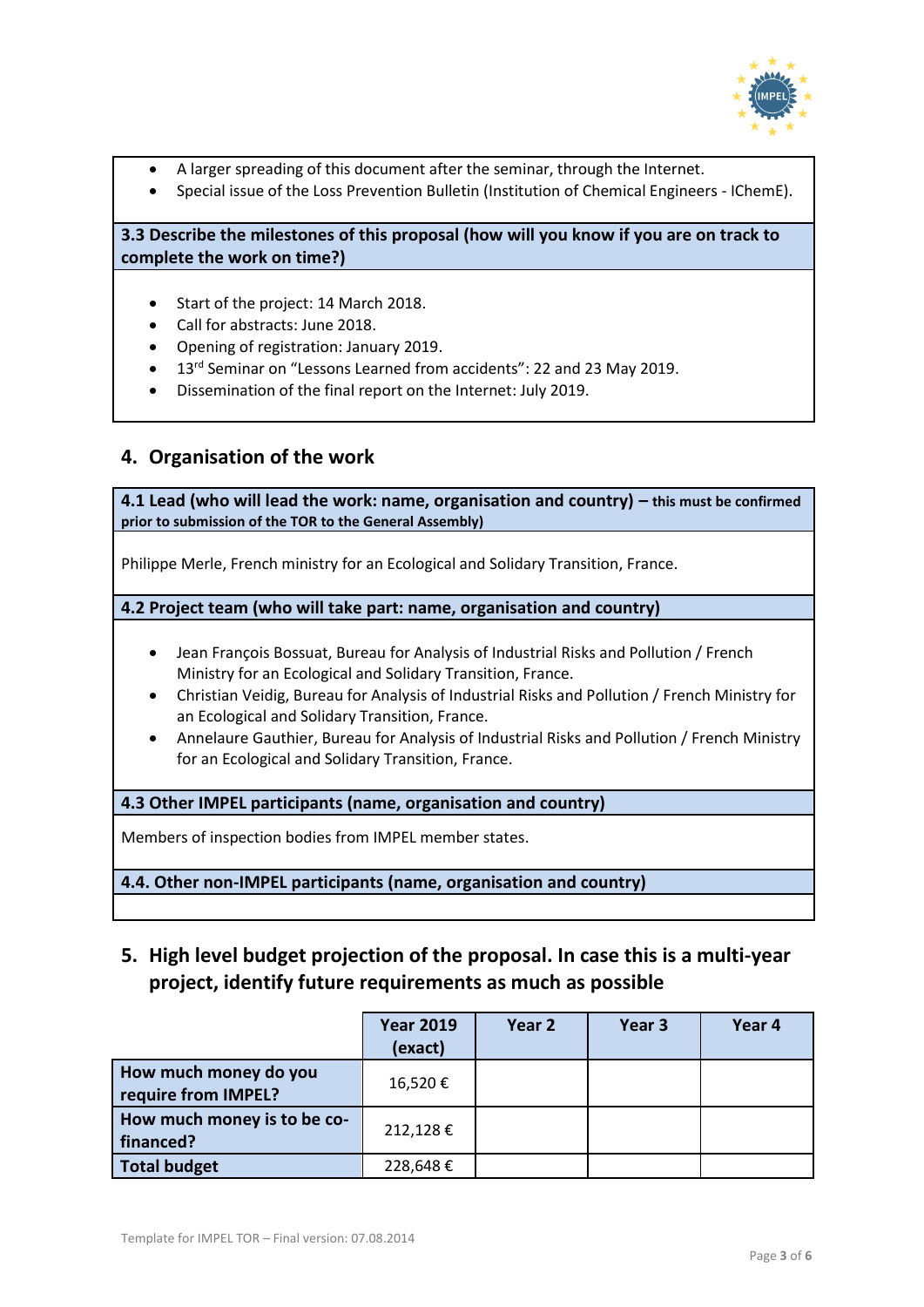

# **6. Detailed other costs of the work for year 2019**

| 6.1 Are you using a<br>consultant?                                                                                                       | $\overline{\phantom{1}}$ No<br>$\Box$ Yes                                                                                                                               |  |  |
|------------------------------------------------------------------------------------------------------------------------------------------|-------------------------------------------------------------------------------------------------------------------------------------------------------------------------|--|--|
| 6.2 What are the total costs<br>for the consultant?                                                                                      | $N/a$ .                                                                                                                                                                 |  |  |
| 6.3 Who is paying for the<br>consultant?                                                                                                 | $N/a$ .                                                                                                                                                                 |  |  |
| 6.4 What will the consultant<br>do?                                                                                                      | $N/a$ .                                                                                                                                                                 |  |  |
| 6.5 Are there any additional<br>costs?                                                                                                   | $\Box$ No<br>$\overline{\triangleright}$ Yes<br>Namely:                                                                                                                 |  |  |
| 6.6 What are the additional<br>costs for?                                                                                                | Rent of the meeting room, proceedings impression,<br>translation (of proceedings and instantaneous during the<br>seminar), technical equipment and technicians, safety. |  |  |
| 6.7 Who is paying for the<br>additional costs?                                                                                           | French ministry of the Environment, Energy and the Sea.                                                                                                                 |  |  |
| 6.8 Are you seeking other<br>funding sources?                                                                                            | $\Box$ Yes<br>l⊡ No<br>Namely:                                                                                                                                          |  |  |
| 6.9 Do you need budget for<br>communications around the<br>project? If so, describe what<br>type of activities and the<br>related costs. | $\Box$ Yes<br>$\overline{\triangleright}$ No<br>Namely:                                                                                                                 |  |  |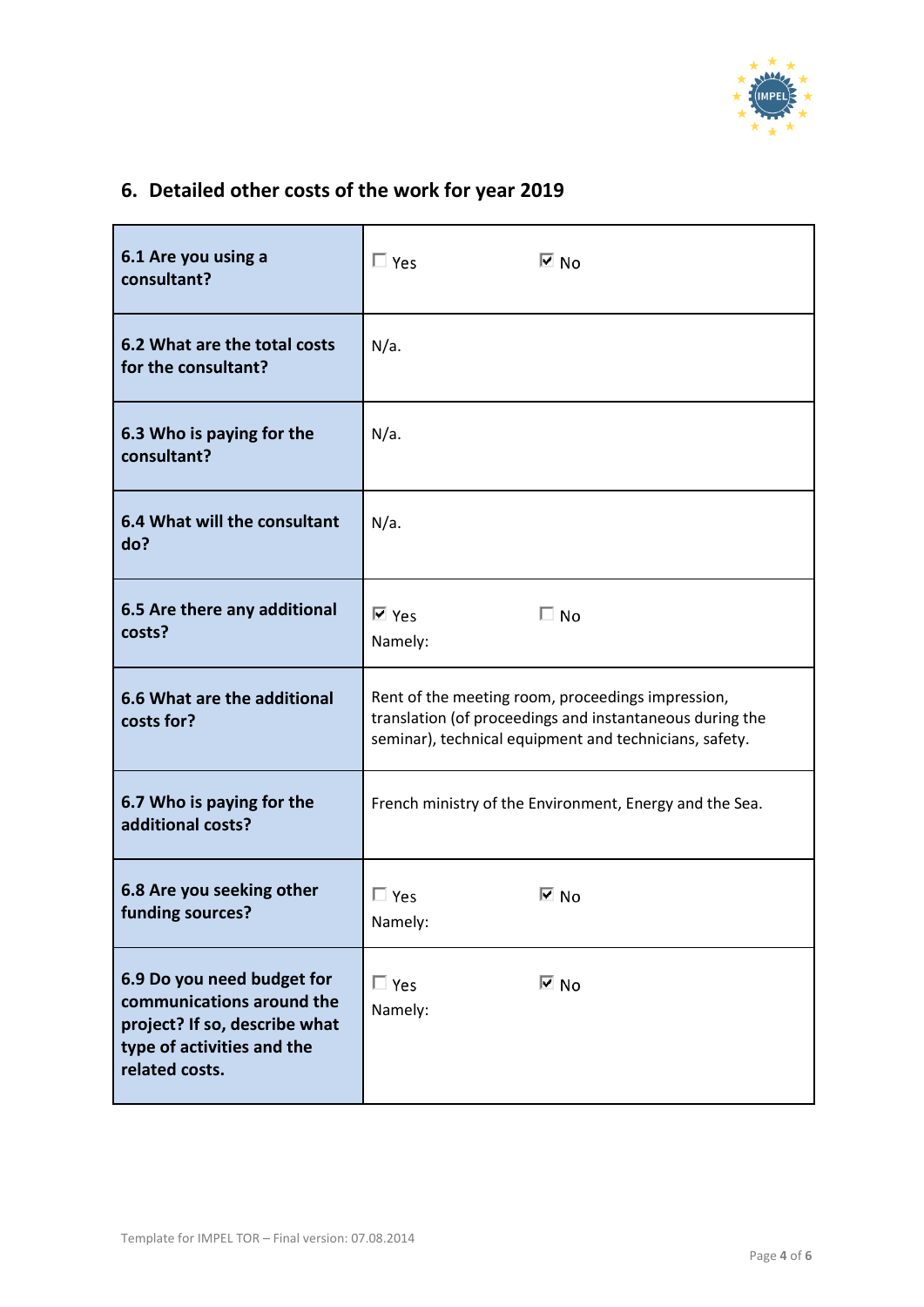

# **7. Communication and follow-up (checklist)**

|                                                                                                                                                                                                | What                                                                                                                                                                                       |                                 | By when                                                                                    |  |
|------------------------------------------------------------------------------------------------------------------------------------------------------------------------------------------------|--------------------------------------------------------------------------------------------------------------------------------------------------------------------------------------------|---------------------------------|--------------------------------------------------------------------------------------------|--|
| 7.1 Indicate which<br>communication materials will<br>be developed throughout the<br>project and when.<br>(all to be sent to the<br><b>Communications Officer at</b><br>the IMPEL Secretariat) | TOR <sup>**</sup><br>Interim report <sup>*</sup> *<br>Project report <sup>*</sup> *<br>Progress report(s)<br>News items for the<br>website*<br>Project abstract*<br>Other, (give details): | ⊽<br>⊽<br>М<br>п<br>М<br>М<br>г | December 2018<br>February 2019<br>June 2019<br>30 May 2019<br>30 May 2019<br>(proceedings) |  |
| 7.2 Milestones / Scheduled<br>meetings (for the website<br>diary).                                                                                                                             | See 3.3.                                                                                                                                                                                   |                                 |                                                                                            |  |
| 7.3 Images for the IMPEL<br>image bank.                                                                                                                                                        | $\Box$ Yes<br>⊡ No                                                                                                                                                                         |                                 |                                                                                            |  |
| 7.4 Indicate which materials<br>will be translated and into<br>which languages.                                                                                                                | Proceedings will be available in French and English.                                                                                                                                       |                                 |                                                                                            |  |
| 7.5 Indicate if web-based<br>tools will be developed and if<br>hosting by IMPEL is required.                                                                                                   |                                                                                                                                                                                            |                                 |                                                                                            |  |
| 7.6 Identify which<br>groups/institutions will be<br>targeted and how.                                                                                                                         | Groups invited to the seminar:<br>Industrial facilities inspection bodies.<br>European Commission.<br>European IPPC Bureau in Seville, ECHA.<br>$\bullet$                                  |                                 |                                                                                            |  |
| 7.7 Identify parallel<br>developments / events by<br>other organisations, where<br>the project can be promoted.                                                                                |                                                                                                                                                                                            |                                 |                                                                                            |  |

*) Templates are available and should be used. \*) Obligatory*